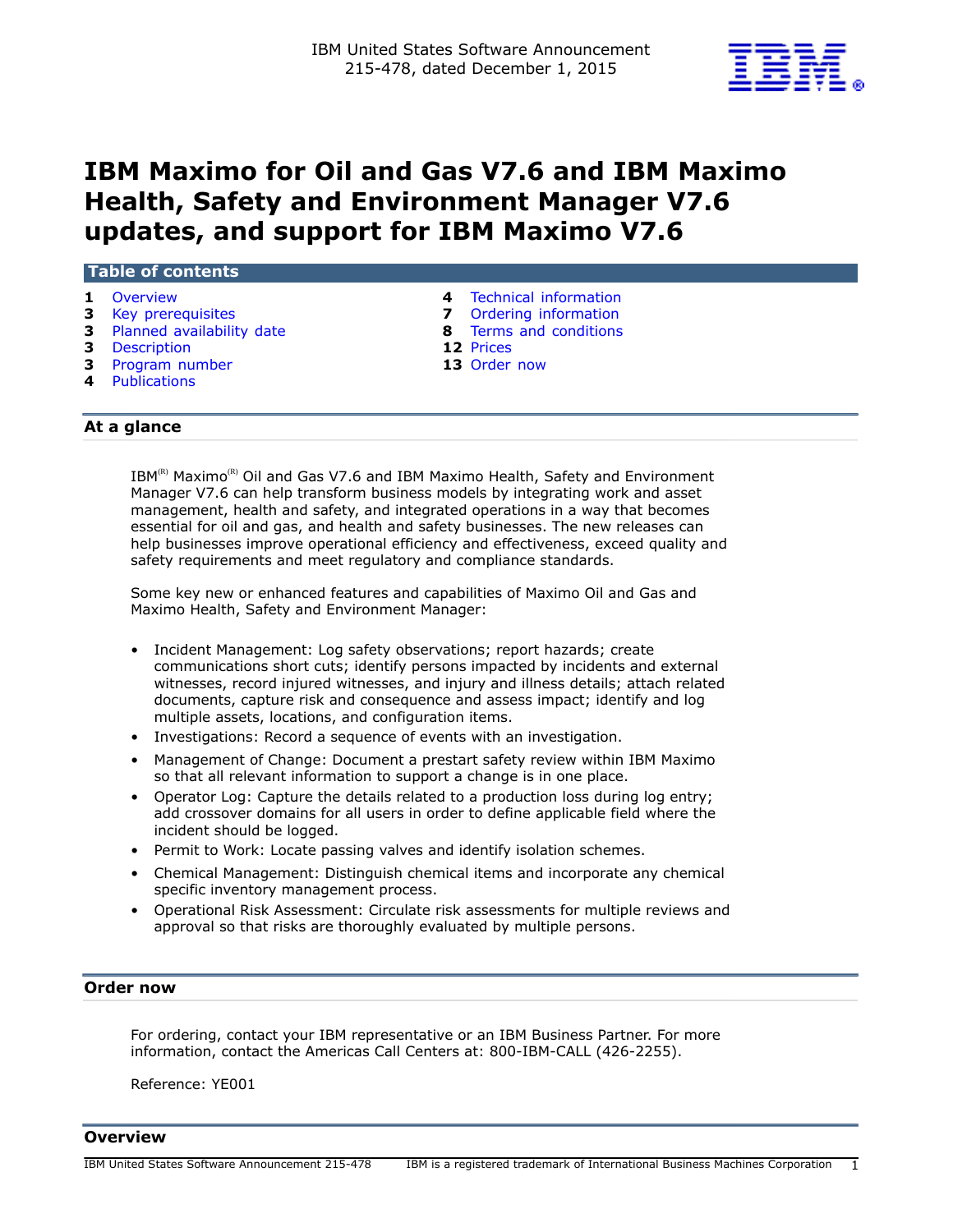The oil and gas industry is challenged by global economic turmoil and significant price swings, and energy companies must be bold about transforming their business models. The oil and gas business continues to be one of the most dynamic and critical industries in the world, and the challenges and opportunities that the industry has before it are being addressed by technology, capital investment, and talent management.

Organizations across the complete range of business segments face common challenges of managing health and safety, and addressing environmental and operational risks.

IBM Maximo for Oil and Gas V7.6 and IBM Maximo Health, Safety and Environment Manager V7.6 can help transform business models by integrating work and asset management, health and safety, and integrated operations in a way that becomes essential for oil and gas and health and safety businesses.

These solutions can help businesses improve operational efficiency and effectiveness, exceed quality and safety requirements, and meet regulatory and compliance standards.

New features and benefits of Maximo Oil and Gas and Maximo Health, Safety and Environment Manager:

- Incident Management
	- New screen layout
	- Sequence of events tab
	- Safety observations
	- Improved usability
	- More accurate event reporting
	- Supports behavioral based safety
- Investigations
	- Sequence of events tab
	- Automatic copy of events from incident reduces double entry of data
	- More informed incident investigation
- Management of Change
	- Prestart safety review tab that alleviates the need to create a custom tab
	- Improved hazard identification
- Operator Log
	- Capture of production losses against log entry
	- More accurate loss reporting with enhanced context to be able to investigate and eliminate losses
- Permit to Work
	- Process simplification for the Permit to Work process
	- Passing valve process
	- Enhanced flexibility to meet organization's work and safety processes
- Bypass Management
	- Includes hazard review form
	- Improved safety management
	- Reduced operational risk
- Asset and Locations
	- New capability to support asset and location registers
	- Safety critical element on equipment and asset locations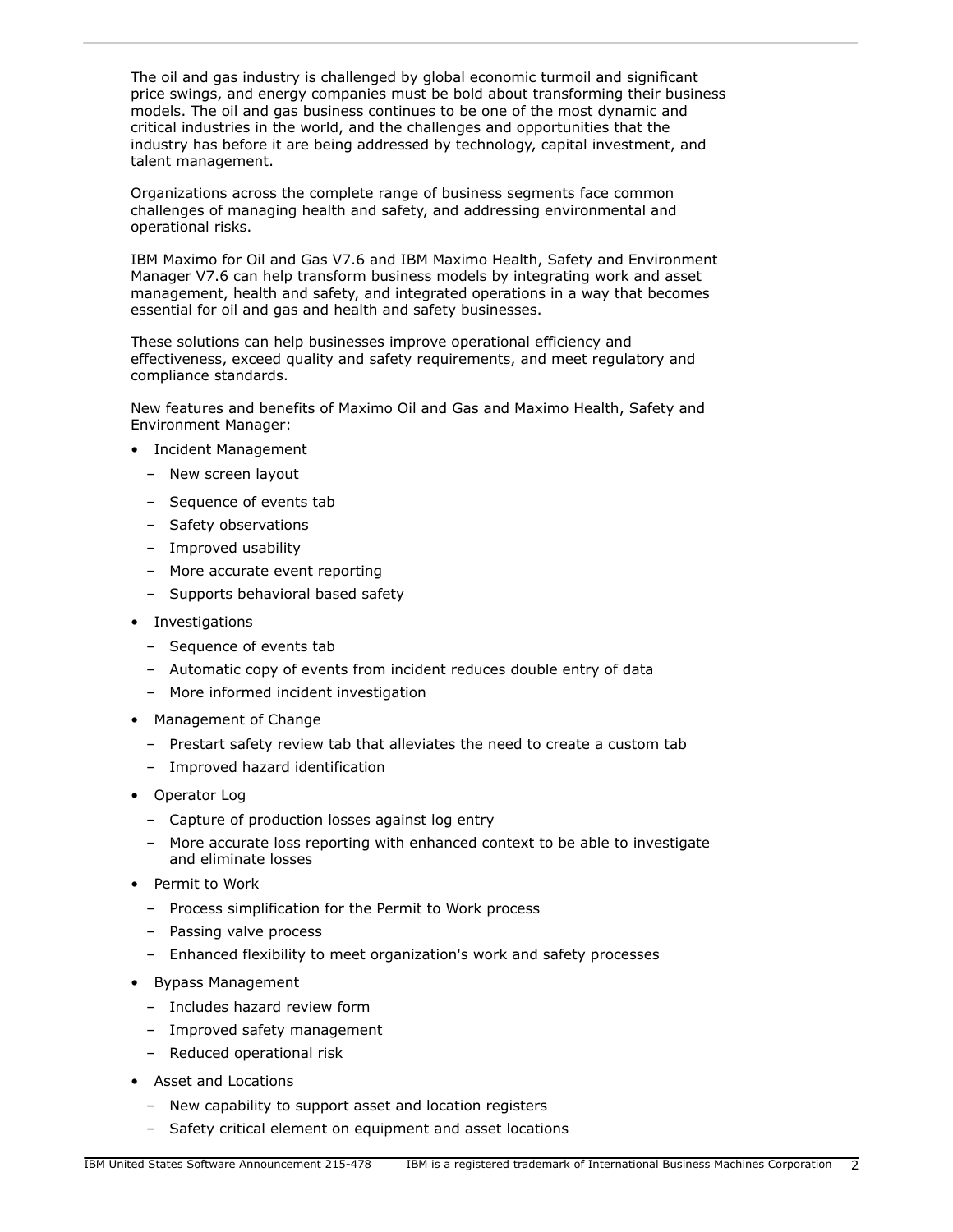- Eliminate the need for standalone registers outside of IBM Maximo
- Improved safety reporting
- Chemical Management
	- Enhancements to Hazards and Item Master applications
	- Eliminate the need for separate chemical management application
- Certifications
	- Enhanced certification templates
	- Reduced time needed to create certification records
	- Improved data consistency
- Operational Risk Assessment
	- New tabs, including Review, Approve, Risk Assessment Team, and Checklist
	- Reduced operational risk
- Audit and Survey enhancements
	- Ability to add attachments at the Finding level and set planned date
	- Improvements to the scoring capability
	- Provides a closer fit to the organization's audit processes, which can reduce the need for customization

# <span id="page-2-0"></span>**Key prerequisites**

Refer to the [Hardware requirements](#page-3-2) and [Software requirements](#page-4-0) sections.

# <span id="page-2-1"></span>**Planned availability date**

December 4, 2015: Electronic download

# <span id="page-2-2"></span>**Description**

# **Section 508 of the US Rehabilitation Act**

IBM makes no representation about the Section 508 status of the third-party electronic and information technology product in this offering. Contact the vendor for specific, current information on the Section 508 status of this product.

# <span id="page-2-4"></span>**Availability of national languages**

A complete list of supported languages for IBM Maximo products is available on December 4, 2015, in the Product Configuration Matrix at

[http://www-01.ibm.com/support/docview.wss?rs=3214&context](http://www-01.ibm.com/support/docview.wss?rs=3214&context=SSLKT6&q17014419&uid=swg27014419&loc=en_US&cs=utf-8&lang=en) [=SSLKT6&q17014419&uid=swg2701 4419&loc=en\\_US&cs=utf-8&lang=en](http://www-01.ibm.com/support/docview.wss?rs=3214&context=SSLKT6&q17014419&uid=swg27014419&loc=en_US&cs=utf-8&lang=en)

# <span id="page-2-3"></span>**Program number**

| Program number | VRM   | Program name                                            |
|----------------|-------|---------------------------------------------------------|
| 5724-U18       | 7.6.0 | IBM Maximo Health,<br>Safety and Environment<br>Manager |
| 5724-U20       | 7.6.0 | IBM Maximo for Oil and<br>Gas                           |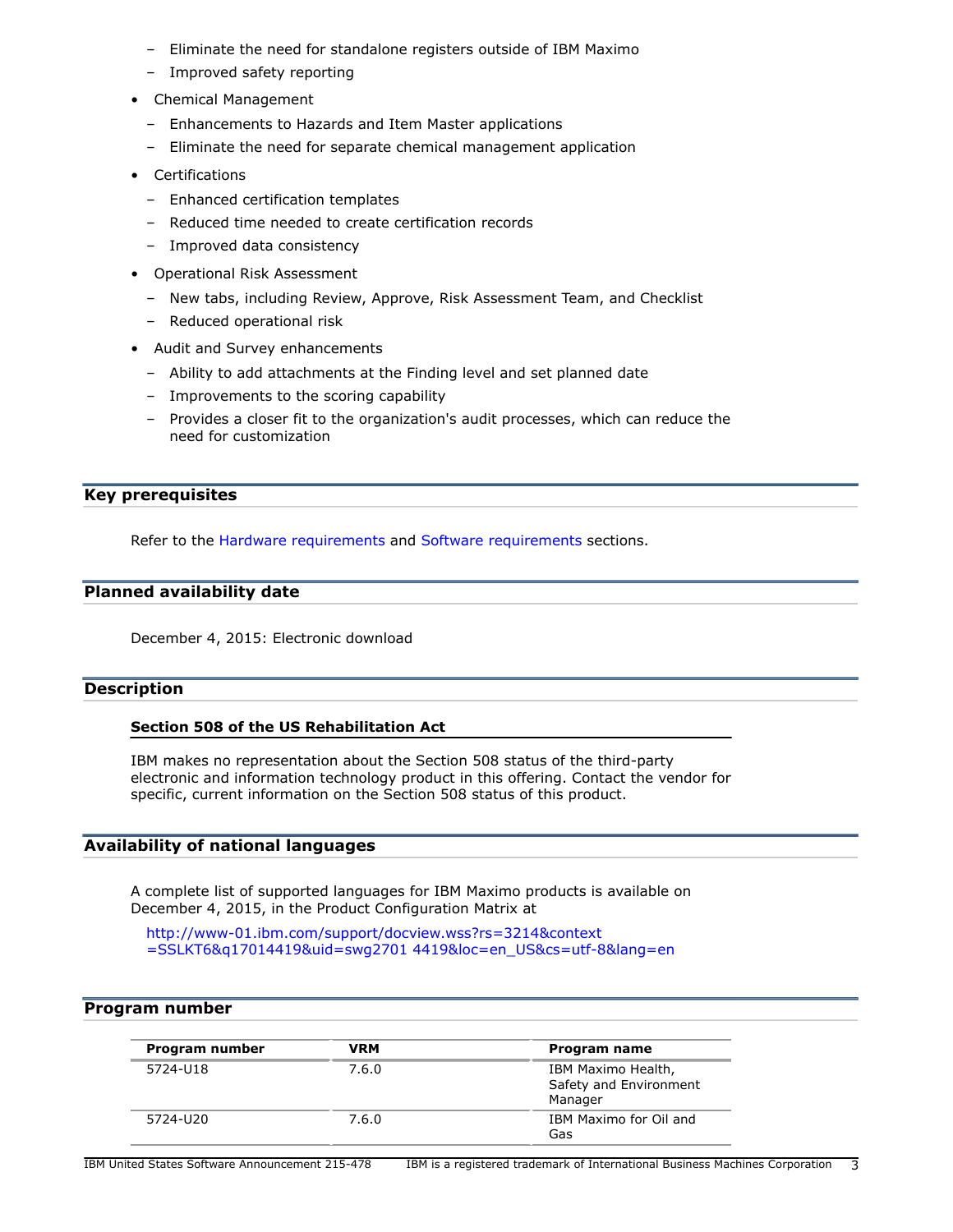# **Offering Information**

Product information is available via the Offering Information website

<http://www.ibm.com/common/ssi>

Also, visit the Passport Advantage $(R)$  website

<http://www.ibm.com/software/passportadvantage>

# <span id="page-3-1"></span>**Publications**

English and national language product documentation can be accessed from the following website

<http://www-01.ibm.com/support/knowledgecenter/>

English product documentation is also included with the program software and may be printed.

English publications will be available on the product's general availability date. National language publications will be available within 60 days of general availability. Refer to the Product Configuration Matrix link in the [Availability of national](#page-2-4) [languages](#page-2-4) section for additional information on translation of publications.

# **Services**

# **Software Services**

IBM Software Services has the breadth, depth, and reach to manage your services needs. You can leverage the deep technical skills of our lab-based, software services team and the business consulting, project management, and infrastructure expertise of our IBM Global Services team. Also, we extend our IBM Software Services reach through IBM Business Partners to provide an extensive portfolio of capabilities. Together, we provide the global reach, intellectual capital, industry insight, and technology leadership to support a wide range of critical business needs.

To learn more about IBM Software Services or to contact a Software Services sales specialist, visit

<http://www.ibm.com/software/sw-services/>

# <span id="page-3-0"></span>**Technical information**

#### **Specified operating environment**

#### <span id="page-3-2"></span>*Hardware requirements*

Client workstation:

- Processor: Intel<sup>TM</sup> Pentium<sup>TM</sup> 2 GHz to 4 GHz
- Main memory: 2 GB to 4 GB RAM

Administrator workstation:

- Processor: Intel Pentium 2 GHz
- Main memory: 7 GB RAM
- Hard disk space: Minimum 11 GB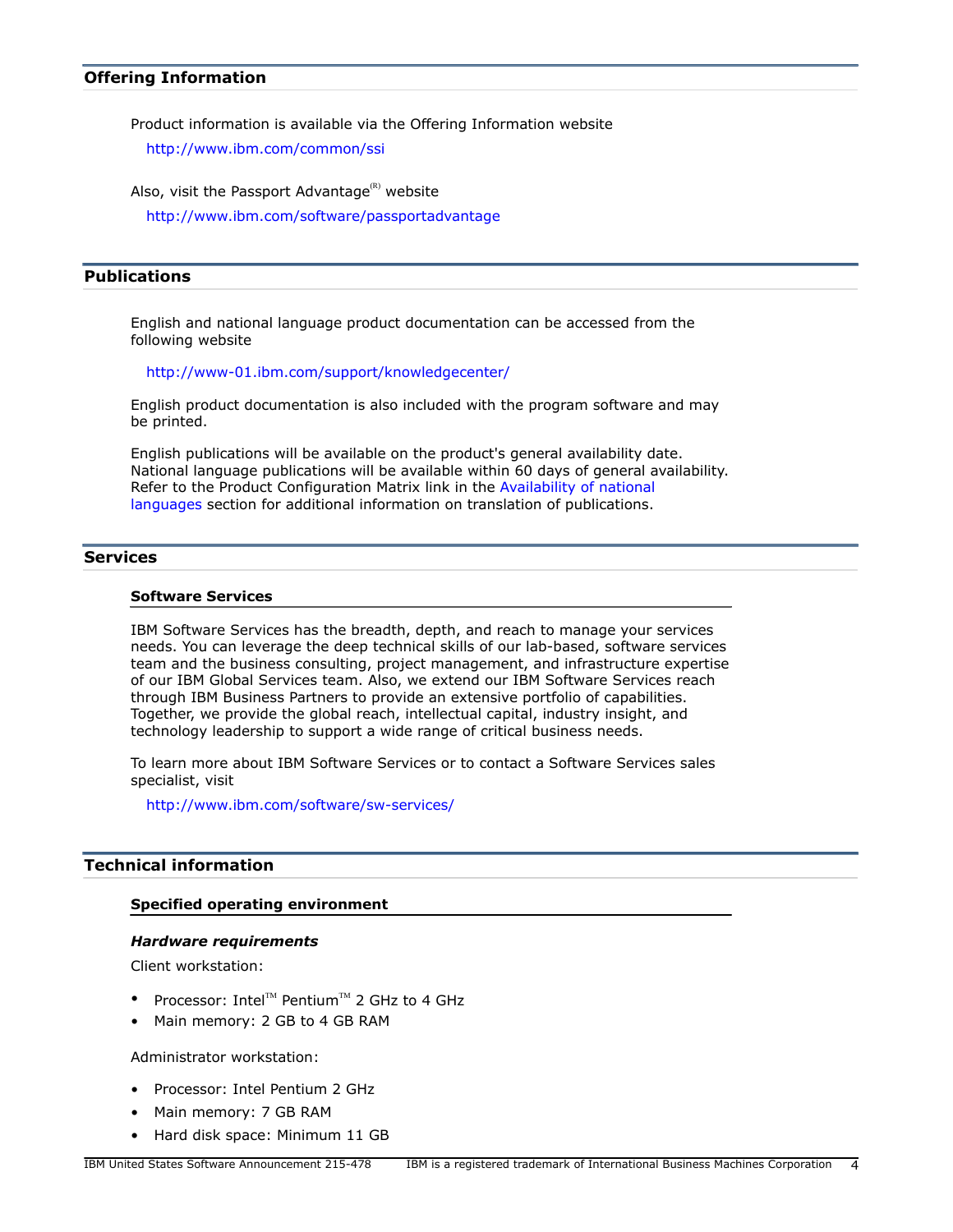• Network connection between administrator system and middleware: 10 Mbit/s

# Application software server

- Processor: Intel Pentium (minimum) Single-Server Topology 2 GHz
- Processor: Intel Pentium (recommended) Single-Server Topology 6 GHz
- Processor: Intel Pentium (minimum) Multi-Server Topology 2 GHz
- Processor: Intel Pentium (recommended) Multi-Server Topology 6 GHz
- Hard disk space: 60 GB
- Main memory: 8 GB RAM minimum
- Main memory: 8 GB RAM recommended

# <span id="page-4-0"></span>*Software requirements*

Client workstations:

- Software:
	- $-$  Microsoft<sup>TM</sup> Windows<sup>TM</sup> 7.0, 8.1
	- Microsoft Internet Explorer 8.0, 9.0, 10.0, 11.0
	- Firefox 31
	- Google Chrome 36
	- Safari 7 (Macintosh only)
	- $-$  Adobe<sup>TM</sup> Acrobat Reader 8 or 9

# Application server

This is the server where you install IBM WebSphere<sup>(R)</sup> Application Server Network Deployment or BEA WebLogic Application Server and typically, where you deploy Maximo Enterprise Archive (EAR) files.

Hypervisors

- $AIX^{(R)}$ :
	- Application Workload Partition (WPAR) in IBM AIX V7.1
	- IBM PowerVM<sup>(R)</sup> Hypervisor (LPAR, DPAR, Micro-Partition), any supported version
	- WPAR: Product installed in Global AIX Instance, executed in System Workload Partition in AIX V7.1
	- WPAR: Product installed in System Workload Partition in AIX V7.1
- $\bullet$  Linux<sup>TM</sup>:
	- $-$  IBM PR/SM<sup>TM</sup>, any version
	- IBM PowerKVM, any supported version
	- IBM PowerVM Hypervisor (LPAR, DPAR, Micro-Partition), any supported version
	- $-$  KVM for IBM z Systems<sup>TM</sup> 1.1
	- KVM in SUSE Linux Enterprise Server (SLES) 11
	- Microsoft Hyper-V Server 2012
	- Microsoft Hyper-V Server 2012 R2
	- Red Hat KVM as delivered with Red Hat Enterprise Linux (RHEL) and its Red Hat Enterprise Virtualization (RHEV) equivalent 6.0
	- Red Hat KVM as delivered with RHEL and its RHEV equivalent 6.5
	- VMware ESXi 5.5, and 6.0
	- $-$  IBM z/VM<sup>(R)</sup> V6.1
- Microsoft Windows: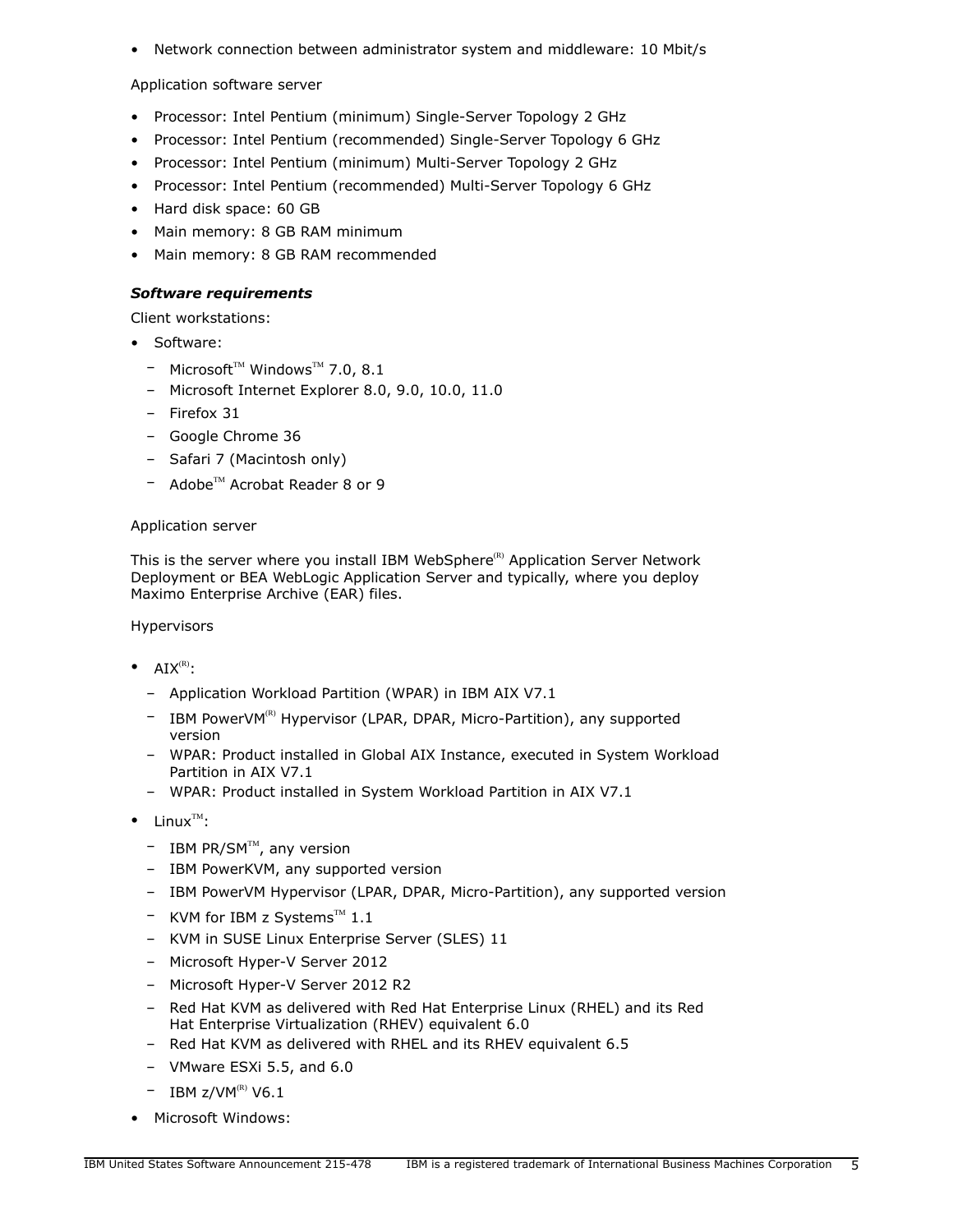- KVM in SLES 11
- Microsoft Hyper-V Server 2012
- Microsoft Hyper-V Server 2012 R2
- Red Hat KVM as delivered with RHEL and its RHEV equivalent 6.5
- VMware ESXi 5.5, and 6.0

# Web servers:

- IBM WebSphere Application Server V8.5, V8.5.5.3
- WebLogic Server 12c, 12cR1, 12cR2

# Database servers:

This is the server where you install database software to create and maintain your IBM Maximo database. You are responsible for maintaining the database platform software.

- Hardware:
	- Refer to the database vendor documentation for hardware specifications.
- Software:
	- $-$  IBM DB2<sup>(R)</sup> 10.1, 10.5
		- -- Workstation or Enterprise Edition
		- -- Configured for TCP/IP support
	- Oracle V11g R2 Standard or Enterprise Edition
	- Oracle V12c Standard or Enterprise Edition
	- Microsoft SQL Server 2012
	- Microsoft SQL Server 2014
- Report servers
	- Business Intelligence Reporting Tools (BIRT) 4.3.1
	- $-$  IBM Cognos<sup>(R)</sup> Business Intelligence V10.2.1.1
- Lightweight Directory Access Protocol (LDAP) support
	- $-$  IBM Tivoli<sup>(R)</sup> Directory Server V6.3
	- Microsoft Active Directory 2012, 2012 R2
- Java $^{TM}$  support (browser)
	- Oracle Java SE Developmental Kit, Java Runtime Environment, Java Developmental Kit 7.0.55, 7.0.65, 7.0.67, 7.0.71, and 7.0.75
	- Oracle Java SE Developmental Kit, Java Runtime Environment, Java Developmental Kit (Mac OS X) 7.0 Update 55, 7.0 Update 65, 7.0 Update 67, 7.0 Update 71, 7.0 Update 75
- Browser support
	- Internet Explorer 8, 9, 10, 11
	- Firefox 31
	- Google Chrome 36
	- Safari 7 (Macintosh only)
- Mobile browser support
	- All browsers supported by IBM Maximo Asset Management V7.6
	- Native browser on Apple iOS devices (Apple iPhone, Apple iPod touch, and Apple iPad)
	- Native browser on devices running Android 4, or later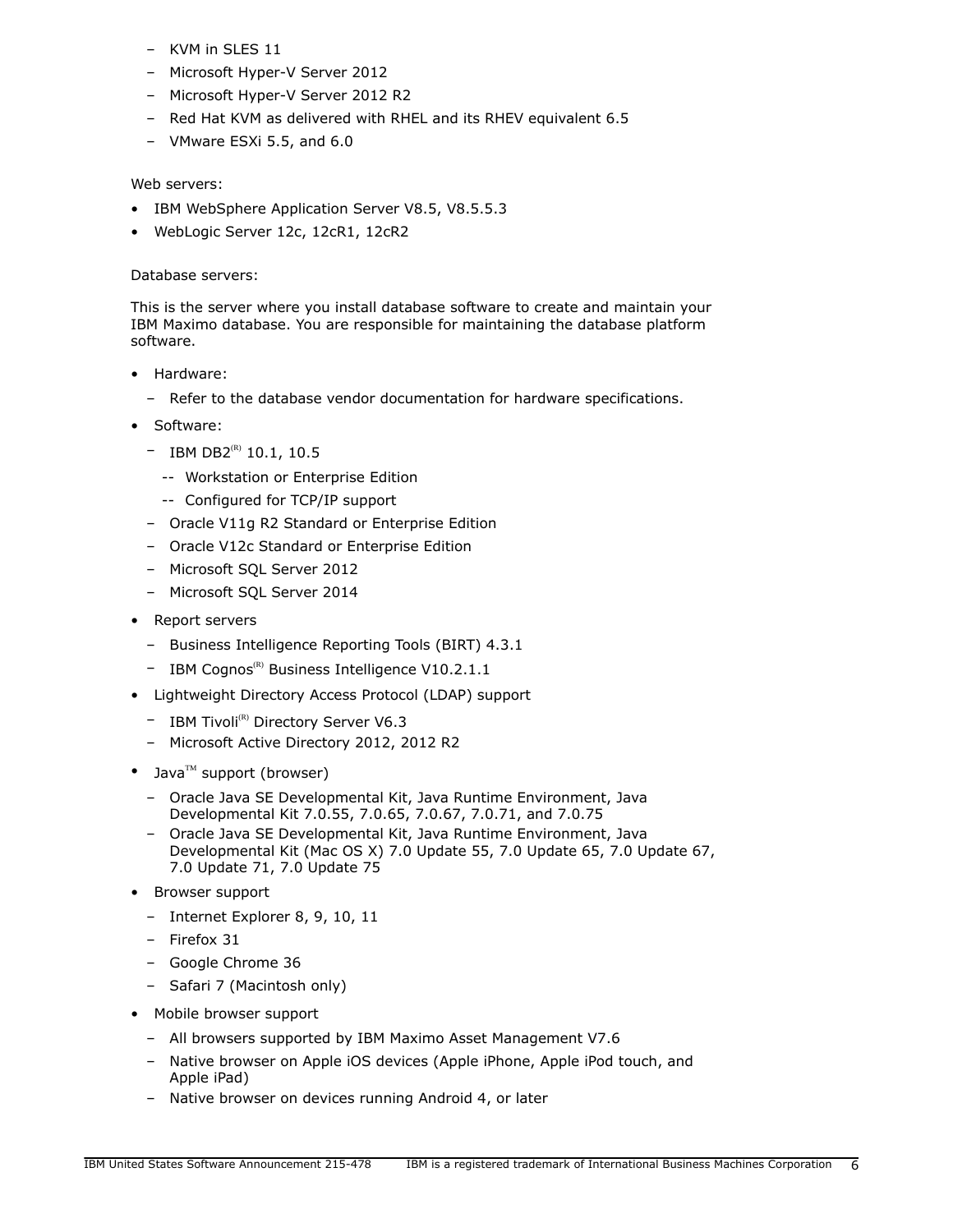The program's specifications and specified operating environment information may be found in documentation accompanying the program, if available, such as a readme file, or other information published by IBM, such as an announcement letter. Documentation and other program content may be supplied only in the English language. Such information is provided subject to the following Statement of Good Security Practices: IT system security involves protecting systems and information through prevention, detection and, response to improper access from within and outside your enterprise. Improper access can result in information being altered, destroyed, misappropriated, or misused, or can result in damage to or misuse of your systems, including for use in attacks on others. No IT system or product should be considered completely secure and no single product, service, or security measure can be completely effective in preventing improper use or access. IBM systems, products, and services are designed to be part of a lawful, comprehensive security approach, which will necessarily involve additional operational procedures, and may require other systems, products, or services to be most effective.

**Important:** IBM does not warrant that any systems, products, or services are immune from, or will make your enterprise immune from, the malicious or illegal conduct of any party.

#### *IBM Electronic Support*

The IBM Support Portal is your gateway to technical support. This includes IBM Electronic Support tools and resources, for software and hardware, to help save time and simplify support. The Electronic Support tools can help you find answers to questions, download fixes, troubleshoot, automate data collection, submit and track problems through the Service Request online tool, and build skills. All these tools are made available through your IBM support agreement. Read about the Electronic Support portfolio of tools

<http://www.ibm.com/electronicsupport>

Access the IBM Support Portal

<https://www.ibm.com/support/entry/portal/support>

Access the online Service Request tool

<http://www.ibm.com/support/servicerequest>

#### **Planning information**

#### *Packaging*

This offering is delivered as electronic download from Passport Advantage. There is no physical media.

This program, when downloaded from a website, contains the applicable IBM license agreement and License Information, if appropriate, and will be presented for acceptance at the time of installation of the program. For future reference, the license and License Information will be stored in a directory such as LICENSE.TXT.

#### <span id="page-6-0"></span>**Ordering information**

This product is only available via Passport Advantage. It is not available as shrinkwrap.

These products may only be sold directly by IBM or by authorized IBM Business Partners for Software Value Plus.

For more information about IBM Software Value Plus, visit

[http://www.ibm.com/partnerworld/page/svp\\_authorized\\_portfolio](http://www.ibm.com/partnerworld/page/svp_authorized_portfolio)

To locate IBM Business Partners for Software Value Plus in your geography for a specific Software Value Plus portfolio, visit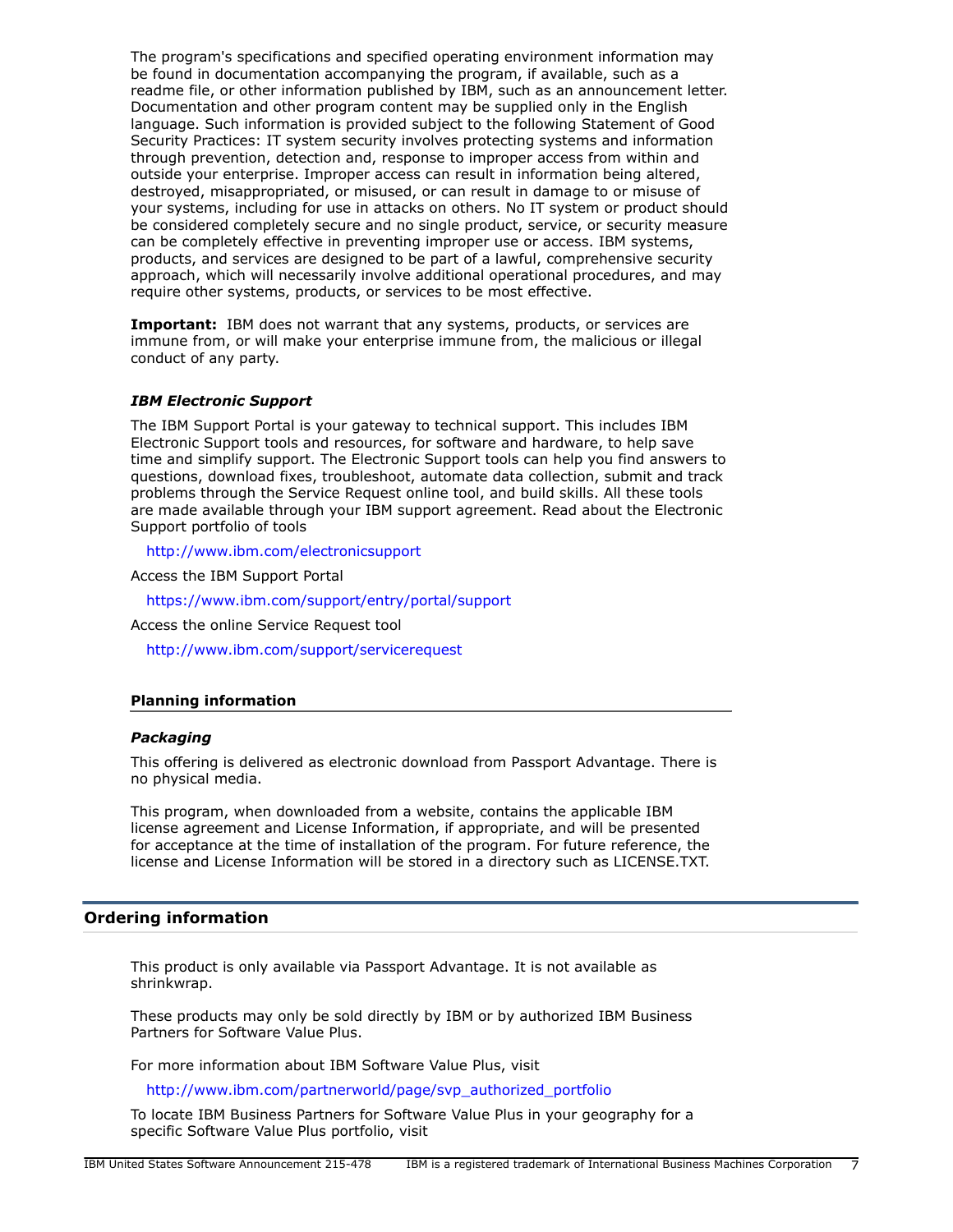# <http://www.ibm.com/partnerworld/wps/bplocator/>

#### Product group: Maximo Asset Management

Product:

| Program number | Program name                                                |
|----------------|-------------------------------------------------------------|
| 5724-U20       | IBM Maximo for Oil and Gas                                  |
| 5724-U18       | IBM Maximo Health, Safety and<br><b>Environment Manager</b> |

Product category: Enterprise Asset Management

## **Charge metric**

| Program name                                            | <b>PID</b> number | <b>Charge metric</b> |
|---------------------------------------------------------|-------------------|----------------------|
| IBM Maximo for Oil and<br>Gas                           | 5725-U20          | Authorized User      |
| IBM Maximo Health,<br>Safety and Environment<br>Manager | 5724-U18          | Authorized User      |

# <span id="page-7-0"></span>**Terms and conditions**

The information provided in this announcement letter is for reference and convenience purposes only. The terms and conditions that govern any transaction with IBM are contained in the applicable contract documents such as the IBM International Program License Agreement, IBM International Passport Advantage Agreement, and the IBM Agreement for Acquisition of Software Maintenance.

This product is only available via Passport Advantage.

#### **Licensing**

IBM International Program License Agreement including the License Information document and Proof of Entitlement (PoE) govern your use of the program. PoEs are required for all authorized use. Part number products only, offered outside of Passport Advantage, where applicable, are license only and do not include Software Maintenance.

#### **Agreement for Acquisition of Software Maintenance**

These programs are licensed under the IBM Program License Agreement (IPLA) and the associated Agreement for Acquisition of Software Maintenance, which provide for support with ongoing access to releases and versions of the program. IBM includes one year of Software Subscription and Support (also referred to as Software Maintenance) with the initial license acquisition of each program acquired. The initial period of Software Subscription and Support (also referred to as Software Maintenance) can be extended by the purchase of a renewal option, if available. These programs have a one-time license charge for use of the program and an annual renewable charge for the enhanced support that includes telephone assistance (voice support for defects during normal business hours), as well as access to updates, releases, and versions of the program as long as support is in effect.

#### **License Information number**

| Program number | Program name           | License document<br>number |
|----------------|------------------------|----------------------------|
| 5724-U20       | IBM Maximo Oil and Gas | L-SNEP-9TEM3Y              |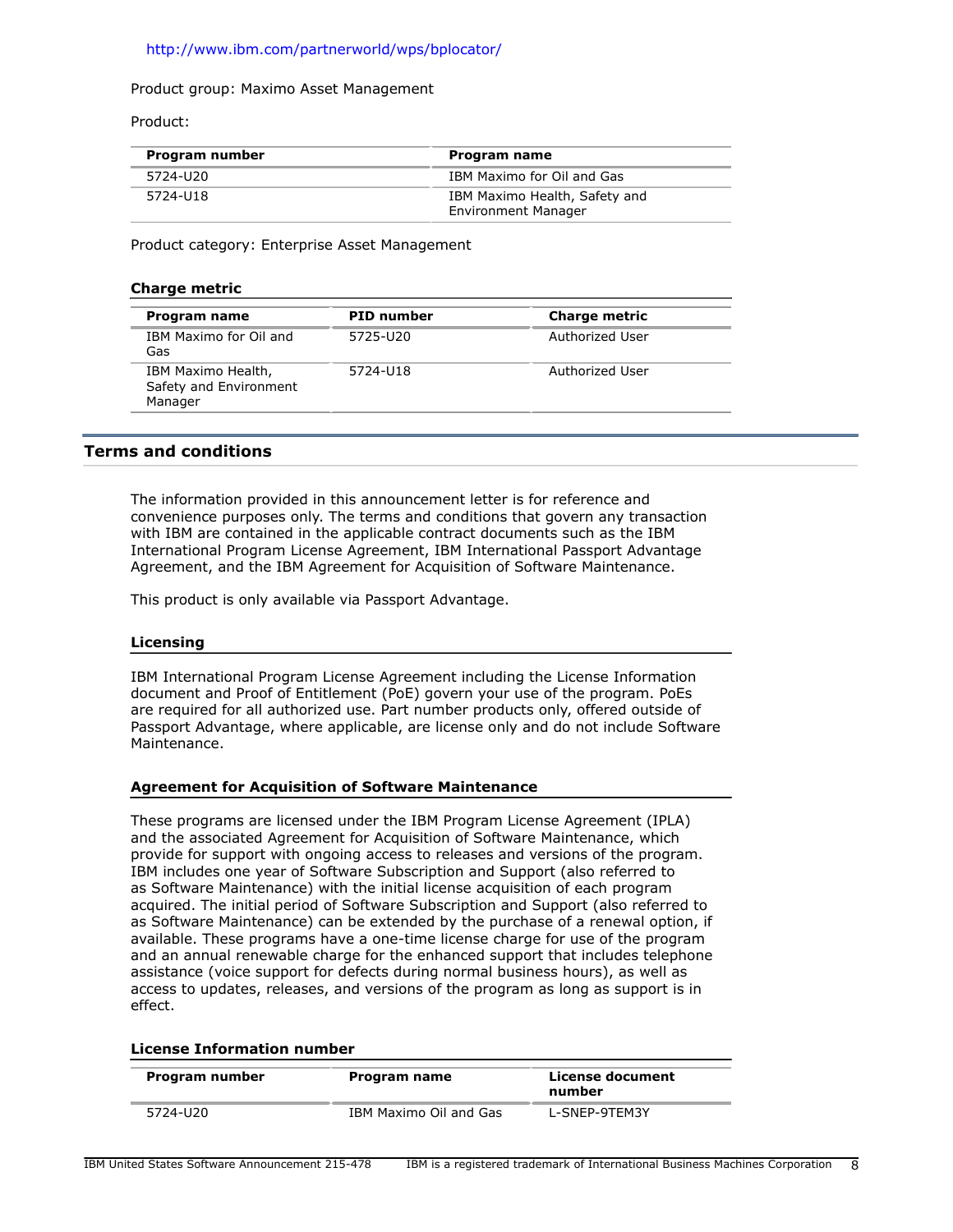| Program number | Program name                                            | License document<br>number |
|----------------|---------------------------------------------------------|----------------------------|
| 5724-U18       | IBM Maximo Health,<br>Safety and Environment<br>Manager | L-SNEP-9TEMD4              |

The program's License Information will be available for review on the IBM Software License Agreement website

<http://www.ibm.com/software/sla/sladb.nsf>

## **Limited warranty applies**

Yes

# **Limited warranty**

IBM warrants that when the program is used in the specified operating environment, it will conform to its specifications. The warranty applies only to the unmodified portion of the program. IBM does not warrant uninterrupted or error-free operation of the program or that IBM will correct all program defects. You are responsible for the results obtained from the use of the program.

IBM provides you with access to IBM databases containing information on known program defects, defect corrections, restrictions, and bypasses at no additional charge. For further information, consult the IBM Software Support Handbook found at

# <http://www.ibm.com/support/handbook>

IBM will maintain this information for at least one year after the original licensee acquires the program (warranty period).

# **Program technical support**

Technical support of a program product version or release will be available for a minimum of five years from the general availability date, as long as your Software Subscription and Support (also referred to as Software Maintenance) is in effect.

This technical support allows you to obtain assistance (via telephone or electronic means) from IBM for product-specific, task-oriented questions regarding the installation and operation of the program product. Software Subscription and Support (Software Maintenance) also provides you with access to updates (modifications or fixes), releases, and versions of the program. You will be notified, via announcement letter, of discontinuance of support with 12 months' notice. If you require additional technical support from IBM, including an extension of support beyond the discontinuance date, contact your IBM representative or IBM Business Partner. This extension may be available for a fee.

#### **Money-back guarantee**

If for any reason you are dissatisfied with the program and you are the original licensee, you may obtain a refund of the amount you paid for it, if within 30 days of your invoice date you return the program and its PoE to the party from whom you obtained it. If you downloaded the program, you may contact the party from whom you acquired it for instructions on how to obtain the refund.

For clarification, note that (1) for programs acquired under the IBM International Passport Advantage offering, this term applies only to your first acquisition of the program and (2) for programs acquired under any of IBM's On/Off Capacity on Demand (On/Off CoD) software offerings, this term does not apply since these offerings apply to programs already acquired and in use by you.

# **Volume orders (IVO)**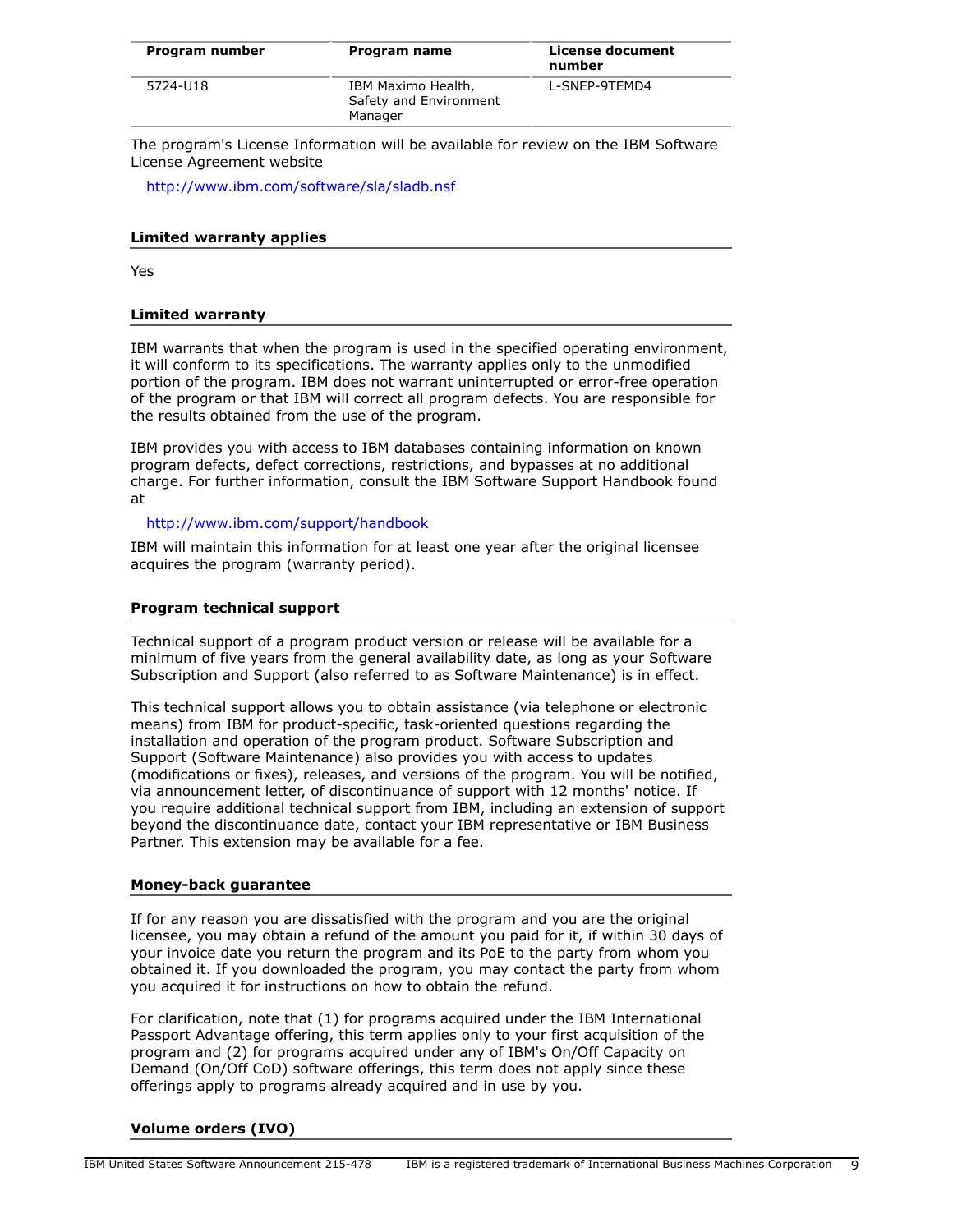# **Passport Advantage applies**

Yes, and through the Passport Advantage website at

<http://www.ibm.com/software/passportadvantage>

#### **Software Subscription and Support applies**

Yes. Software Subscription and Support (also referred to as Software Maintenance) is included with licenses purchased through Passport Advantage and Passport Advantage  $Express^{(R)}$ . Product upgrades and Technical Support are provided by the Software Subscription and Support offering as described in the Agreements. Product upgrades provide the latest versions and releases to entitled software and Technical Support provides voice and electronic access to IBM support organizations, worldwide.

IBM includes one year of Software Subscription and Support with each program license acquired. The initial period of Software Subscription and Support can be extended by the purchase of a renewal option, if available.

While your Software Subscription and Support is in effect, IBM provides you assistance for your routine, short duration installation and usage (how-to) questions, and code-related questions. IBM provides assistance via telephone and, if available, electronic access, only to your information systems (IS) technical support personnel during the normal business hours (published prime shift hours) of your IBM support center. (This assistance is not available to your end users.) IBM provides Severity 1 assistance 24 hours a day, 7 days a week. For additional details, consult your IBM Software Support Handbook at

#### <http://www.ibm.com/support/handbook>

Software Subscription and Support does not include assistance for the design and development of applications, your use of programs in other than their specified operating environment, or failures caused by products for which IBM is not responsible under the applicable agreements.

For additional information about the International Passport Advantage Agreement and the IBM International Passport Advantage Express Agreement, visit the Passport Advantage website at

<http://www.ibm.com/software/passportadvantage>

| <b>IBM Operational Support Services - SoftwareXcel</b> |  |
|--------------------------------------------------------|--|
|--------------------------------------------------------|--|

No

**System i Software Maintenance applies**

No

# **Variable charges apply**

No

# **Educational allowance available**

Not applicable.

# **Statement of good security practices**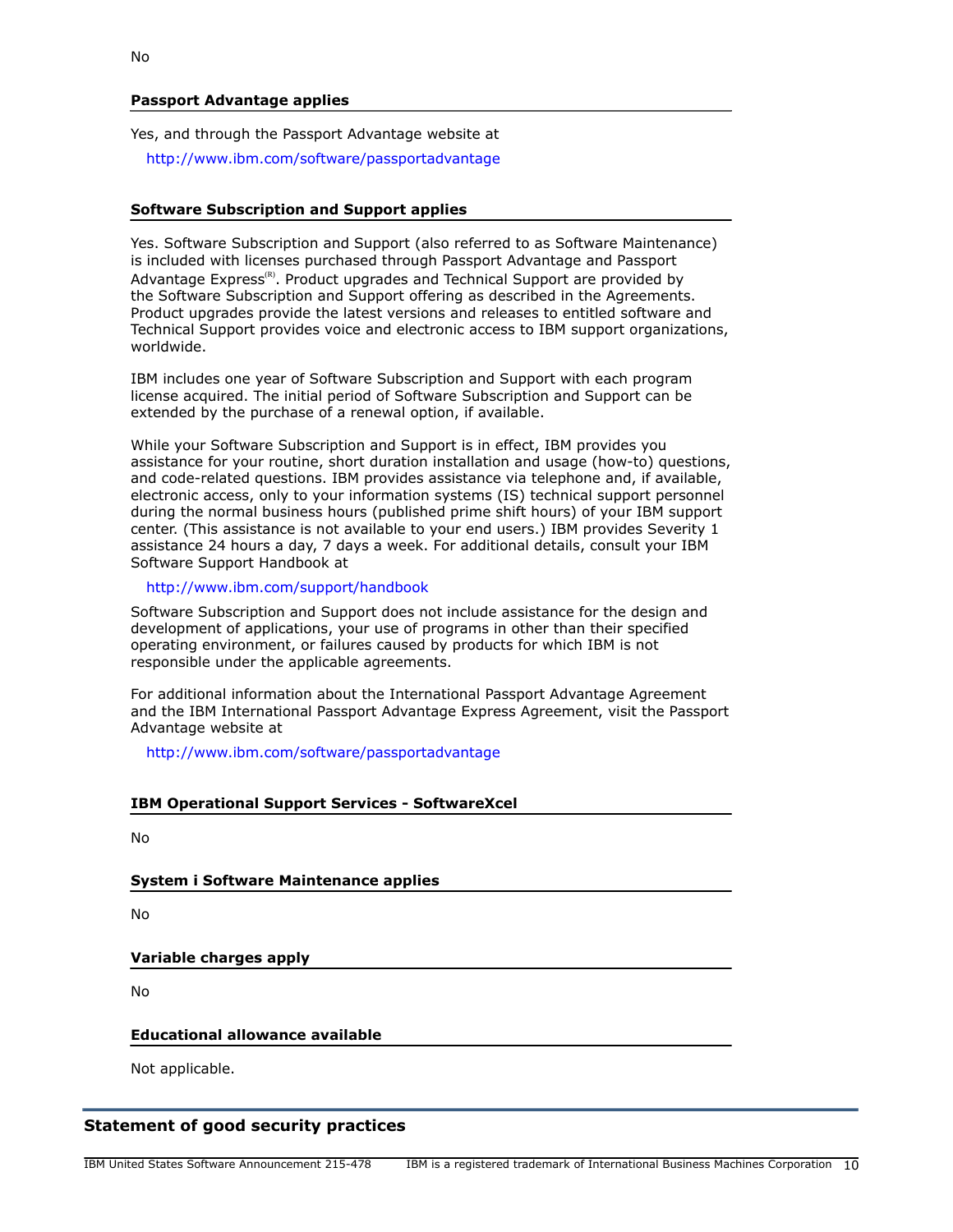IT system security involves protecting systems and information through prevention, detection, and response to improper access from within and outside your enterprise. Improper access can result in information being altered, destroyed, or misappropriated or can result in misuse of your systems to attack others. Without a comprehensive approach to security, no IT system or product should be considered completely secure and no single product or security measure can be completely effective in preventing improper access. IBM systems and products are designed to be part of a lawful, comprehensive security approach, which will necessarily involve additional operational procedures, and may require other systems, products, or services to be most effective.

**Important:** IBM does not warrant that any systems, products, or services are immune from, or will make your enterprise immune from, the malicious or illegal conduct of any party.

# **IBM Electronic Services**

Electronic Service Agent $T^M$  and the IBM Electronic Support web portal are dedicated to providing fast, exceptional support to IBM Systems customers. The IBM Electronic Service Agent tool is a no-additional-charge tool that proactively monitors and reports hardware events, such as system errors, performance issues, and inventory. The Electronic Service Agent tool can help you stay focused on your company's strategic business initiatives, save time, and spend less effort managing day-to-day IT maintenance issues. Servers enabled with this tool can be monitored remotely around the clock by IBM Support, all at no additional cost to you.

Now integrated into the base operating system of AIX V5.3, AIX V6.1, and AIX V7.1, Electronic Service Agent is designed to automatically and electronically report system failures and utilization issues to IBM, which can result in faster problem resolution and increased availability. System configuration and inventory information collected by the Electronic Service Agent tool also can be viewed on the secure Electronic Support web portal, and used to improve problem determination and resolution by you and the IBM support team. To access the tool main menu, simply type smitty esa main, and select Configure Electronic Service Agent. In addition, ESA now includes a powerful web user interface, giving the administrator easy access to status, tool settings, problem information, and filters. For more information and documentation on how to configure and use Electronic Service Agent, refer to

<http://www.ibm.com/support/electronic>

The IBM Electronic Support portal is a single Internet entry point that replaces the multiple entry points traditionally used to access IBM Internet services and support. This portal enables you to gain easier access to IBM resources for assistance in resolving technical problems. The My Systems and Premium Search functions make it even easier for Electronic Service Agent tool-enabled customers to track system inventory and find pertinent fixes.

#### **Benefits**

**Increased uptime:** The Electronic Service Agent™ tool is designed to enhance the Warranty or Maintenance Agreement by providing faster hardware error reporting and uploading system information to IBM Support. This can translate to less wasted time monitoring the symptoms, diagnosing the error, and manually calling IBM Support to open a problem record. Its 24x7 monitoring and reporting mean no more dependence on human intervention or off-hours customer personnel when errors are encountered in the middle of the night.

**Security:** The Electronic Service Agent tool is designed to be secure in monitoring, reporting, and storing the data at IBM. The Electronic Service Agent tool is designed to securely transmit either via the Internet (HTTPS or VPN) or modem to provide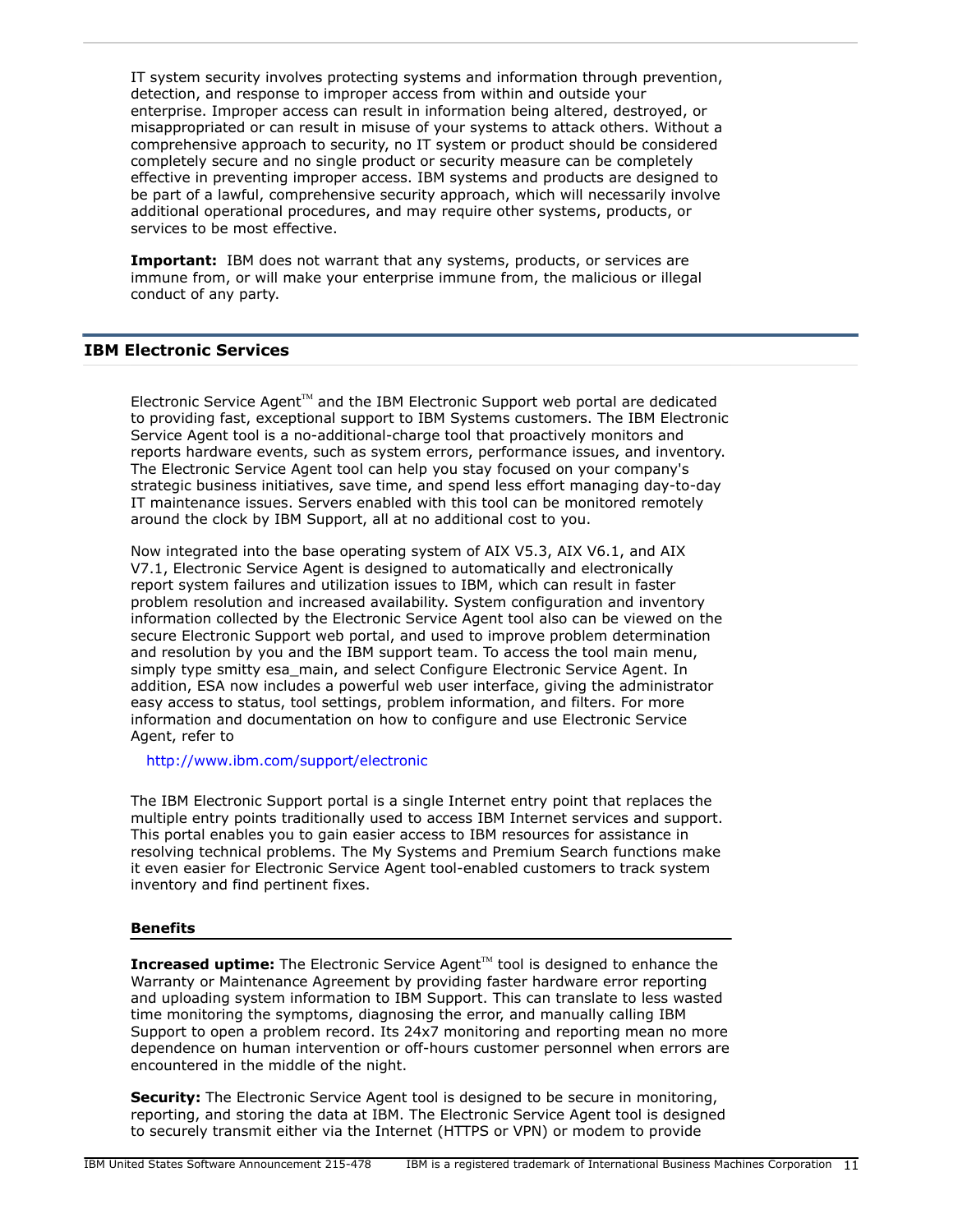customers a single point of exit from their site. Communication is one way. Activating Electronic Service Agent does not enable IBM to call into a customer's system.

For additional information, refer to IBM Electronic Service Agent

<http://www.ibm.com/support/esa/>

**More accurate reporting:** Because system information and error logs are automatically uploaded to the IBM Support center in conjunction with the service request, you are not required to find and send system information, decreasing the risk of misreported or misdiagnosed errors. Once inside IBM, problem error data is run through a data knowledge management system and knowledge articles are appended to the problem record.

**Customized support:** Using the IBM ID entered during activation, you can view system and support information in the My Systems and Premium Search sections of the Electronic Support website at

<http://www.ibm.com/support/electronic>

My Systems provides valuable reports of installed hardware and software using information collected from the systems by Electronic Service Agent. Reports are available for any system associated with your IBM ID. Premium Search combines the function of search and the value of Electronic Service Agent information, providing advanced search of the technical support knowledgebase. Using Premium Search and the Electronic Service Agent information that has been collected from your system, you are able to see search results that apply specifically to your systems.

For more information on how to utilize the power of IBM Electronic Services, contact your IBM Systems Services Representative, or visit

<http://www.ibm.com/support/electronic>

#### <span id="page-11-0"></span>**Prices**

## **Business Partner information**

If you are an IBM Business Partner -- Distributor for Workstation Software acquiring products from IBM, you may link to Passport Advantage Online for resellers where you can obtain Business Partner pricing information. An IBM ID and password are required.

<https://www.ibm.com/software/howtobuy/passportadvantage/paoreseller>

For current prices, visit

<http://www.ibm.com/support>

#### **Passport Advantage**

For Passport Advantage information and charges, contact your IBM representative or authorized IBM Business Partner for Software Value Plus. Additional information is also available at

<http://www.ibm.com/software/passportadvantage>

#### **IBM Global Financing**

IBM Global Financing offers competitive financing to credit-qualified customers to assist them in acquiring IT solutions. Offerings include financing for IT acquisition, including hardware, software, and services, from both IBM and other manufacturers or vendors. Offerings (for all customer segments: small, medium, and large enterprise), rates, terms, and availability can vary by country. Contact your local IBM Global Financing organization or visit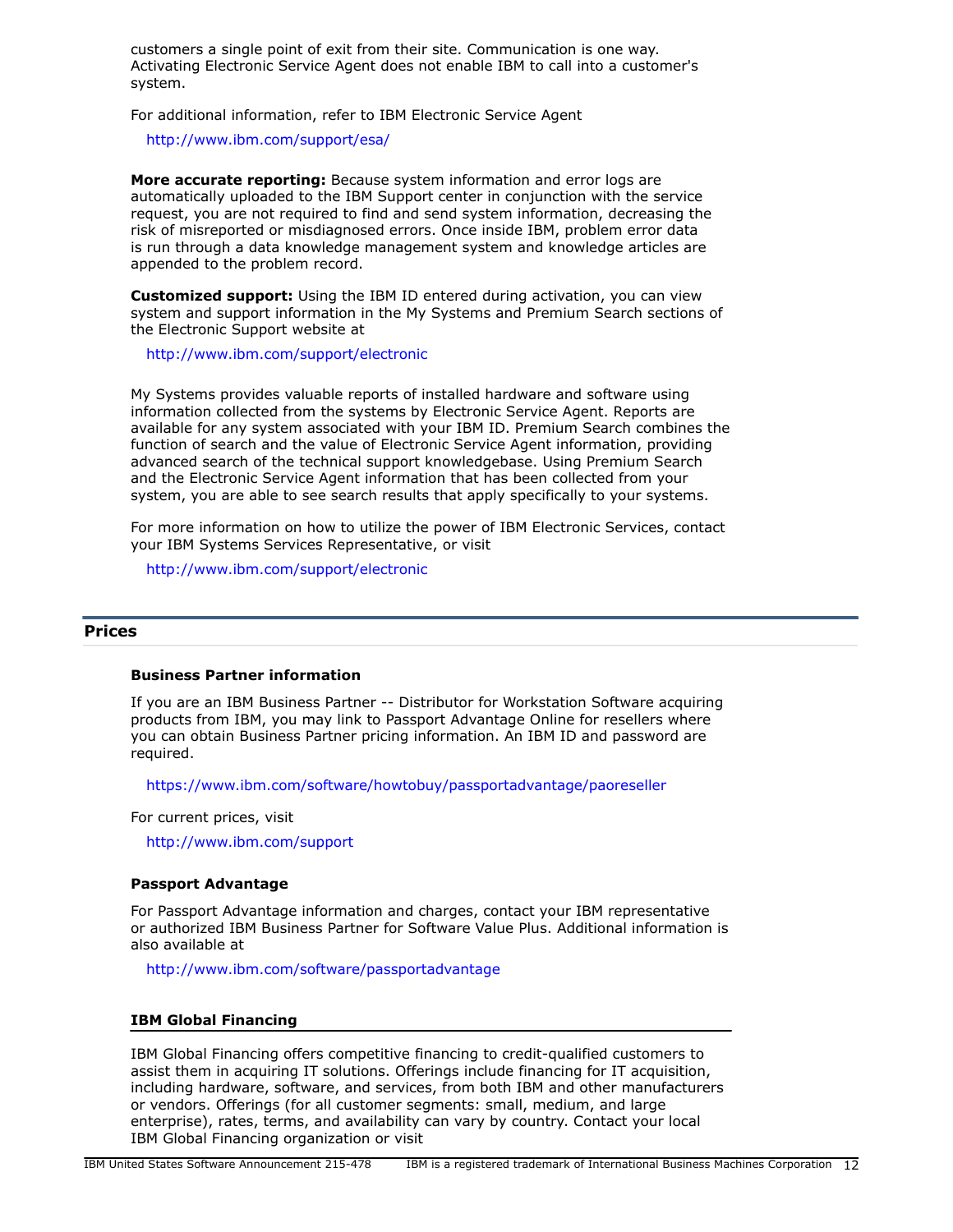#### <http://www.ibm.com/financing>

IBM Global Financing offerings are provided through IBM Credit LLC in the United States, and other IBM subsidiaries and divisions worldwide to qualified commercial and government customers. Rates are based on a customer's credit rating, financing terms, offering type, equipment type, and options, and may vary by country. Other restrictions may apply. Rates and offerings are subject to change, extension, or withdrawal without notice.

Financing from IBM Global Financing helps you preserve cash and credit lines, enables more technology acquisition within current budget limits, permits accelerated implementation of economically attractive new technologies, offers payment and term flexibility, and can help match project costs to projected benefits. Financing is available worldwide for credit-qualified customers.

For more financing information, visit

<http://www.ibm.com/financing>

#### <span id="page-12-0"></span>**Order now**

To order, contact your Americas Call Centers, local IBM representative, or your IBM Business Partner. To identify your local IBM representative or IBM Business Partner call 800-IBM-4YOU (426-4968). For more information, contact the Americas Call Centers.

Phone: 800-IBM-CALL (426-2255)

Fax: 800-2IBM-FAX (242-6329)

For IBM representative: callserv@ca.ibm.com

For IBM Business Partner: pwcs@us.ibm.com

**Mail:**

IBM Teleweb Customer Support ibm.com<sup>(R)</sup> Sales Execution Center, Americas North 3500 Steeles Ave. East, Tower 3/4 Markham, Ontario Canada L3R 2Z1

#### **Reference: YE001**

The Americas Call Centers, our national direct marketing organization, can add your name to the mailing list for catalogs of IBM products.

**Note:** Shipments will begin after the planned availability date.

## **IBM Software Value Plus**

These products are available under IBM Software Value Plus, either directly from IBM or through authorized Business Partners who invest in skills and high-value solutions. IBM customers may benefit from the industry-specific or horizontal solutions, skills, and expertise provided by these Business Partners.

Additions to Software Value Plus will be communicated through standard product announcements. For a current list of IBM software available under Software Value Plus, visit

[http://www.ibm.com/partnerworld/page/svp\\_authorized\\_portfolio\\_criteria](http://www.ibm.com/partnerworld/page/svp_authorized_portfolio_criteria)

For questions regarding Software Value Plus, visit

[http://www.ibm.com/partnerworld/page/svp\\_authorized\\_portfolio\\_contacts](http://www.ibm.com/partnerworld/page/svp_authorized_portfolio_contacts)

*Trademarks*